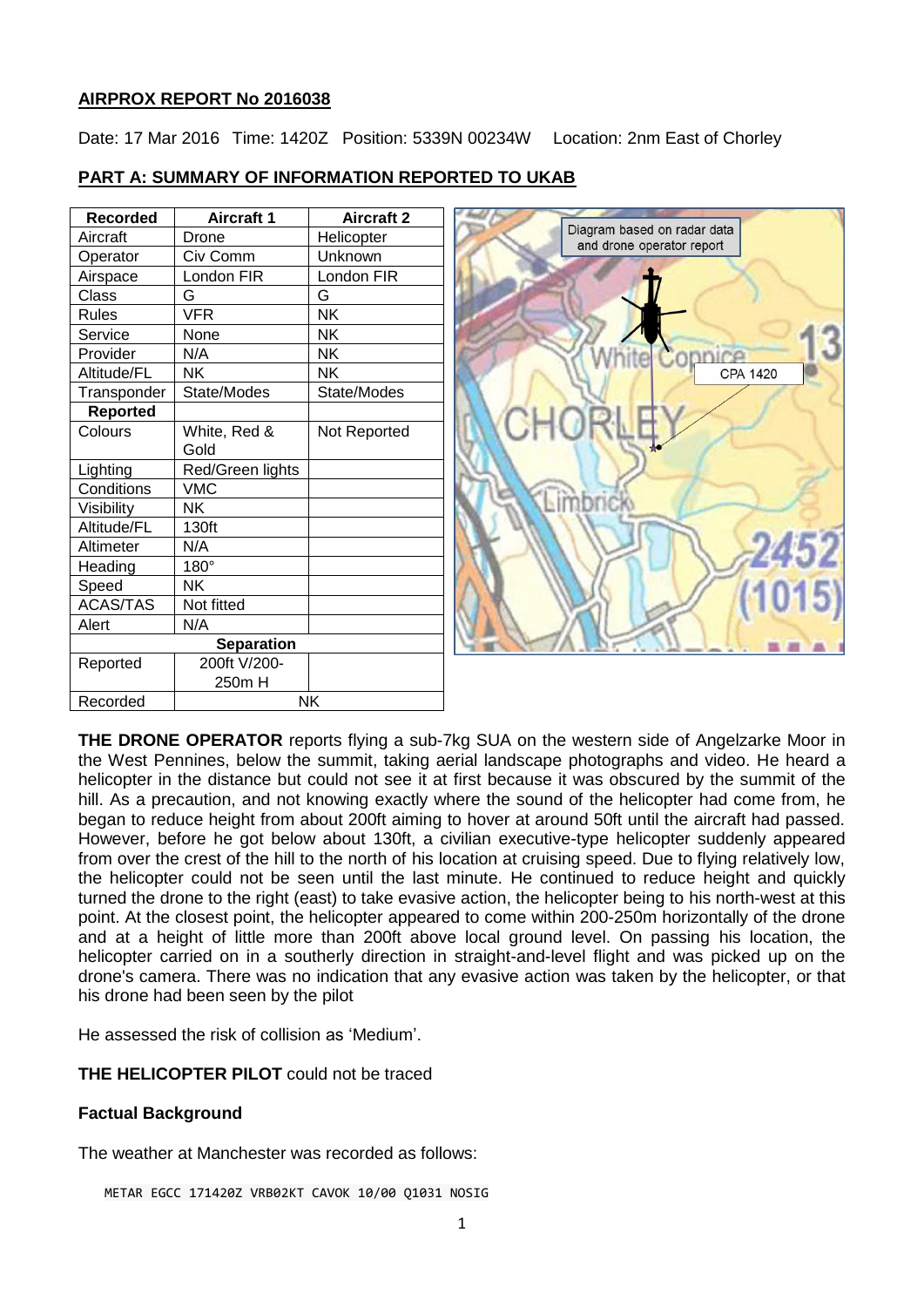## **Analysis and Investigation**

### **UKAB Secretariat**

The Drone and Helicopter pilots shared an equal responsibility for collision avoidance and not to operate in such proximity to other aircraft as to create a collision hazard<sup>1</sup>.

The Air Navigation Order 2009 (as amended), Article 138<sup>2</sup> states:

'A person must not recklessly or negligently cause or permit an aircraft to endanger any person or property.'

Article 166, paragraphs 2, 3 and 4 state:

'(2) The person in charge of a small unmanned aircraft may only fly the aircraft if reasonably satisfied that the flight can safely be made.

(3) The person in charge of a small unmanned aircraft must maintain direct, unaided visual contact with the aircraft sufficient to monitor its flight path in relation to other aircraft, persons, vehicles, vessels and structures for the purpose of avoiding collisions.'

(4) The person in charge of a small unmanned aircraft which has a mass of more than 7kg excluding its fuel but including any articles or equipment installed in or attached to the aircraft at the commencement of its flight, must not fly the aircraft

(a) in Class A, C, D or E airspace unless the permission of the appropriate air traffic control unit has been obtained;

(b) within an aerodrome traffic zone …; or

(c) at a height of more than 400 feet above the surface unless it is flying in airspace described in sub-paragraph (a) or (b) and in accordance with the requirements for that airspace.'

A CAA web site<sup>3</sup> provides information and guidance associated with the operation of Unmanned Aircraft Systems (UASs) and Unmanned Aerial Vehicles (UAVs).

Additionally, the CAA has published a UAV Safety Notice<sup>4</sup> which states the responsibilities for flying unmanned aircraft. This includes:

'You are responsible for avoiding collisions with other people or objects - including aircraft. Do not fly your unmanned aircraft in any way that could endanger people or property. It is illegal to fly your unmanned aircraft over a congested area (streets, towns and cities). …, stay well clear of airports and airfields'.

### **Summary**

An Airprox was reported when a Drone and a Helicopter flew into proximity at 1420 on Thursday 17<sup>th</sup> March 2016. The Drone operator was operating under VFR in VMC, the Drone operator was not in receipt of a service and the Helicopter pilot could not be traced.

### **PART B: SUMMARY OF THE BOARD'S DISCUSSIONS**

Information available consisted of a report from the drone operator and radar photographs/video recordings.

The Board quickly determined that the drone operator was operating in accordance with all current rules and regulations; they were also encouraged by his willingness to report an Airprox in accordance with current guidelines. The Chairman commented that in his correspondence with the

 $\overline{a}$ 

<sup>1</sup> SERA.3205 Proximity.

<sup>&</sup>lt;sup>2</sup> Article 253 of the ANO details which Articles apply to small unmanned aircraft. Article 255 defines 'small unmanned aircraft'. The ANO is available to view at [http://www.legislation.gov.uk.](http://www.legislation.gov.uk/)

<sup>3</sup> [www.caa.co.uk/uas](http://www.caa.co.uk/uas) 

<sup>4</sup> CAP 1202